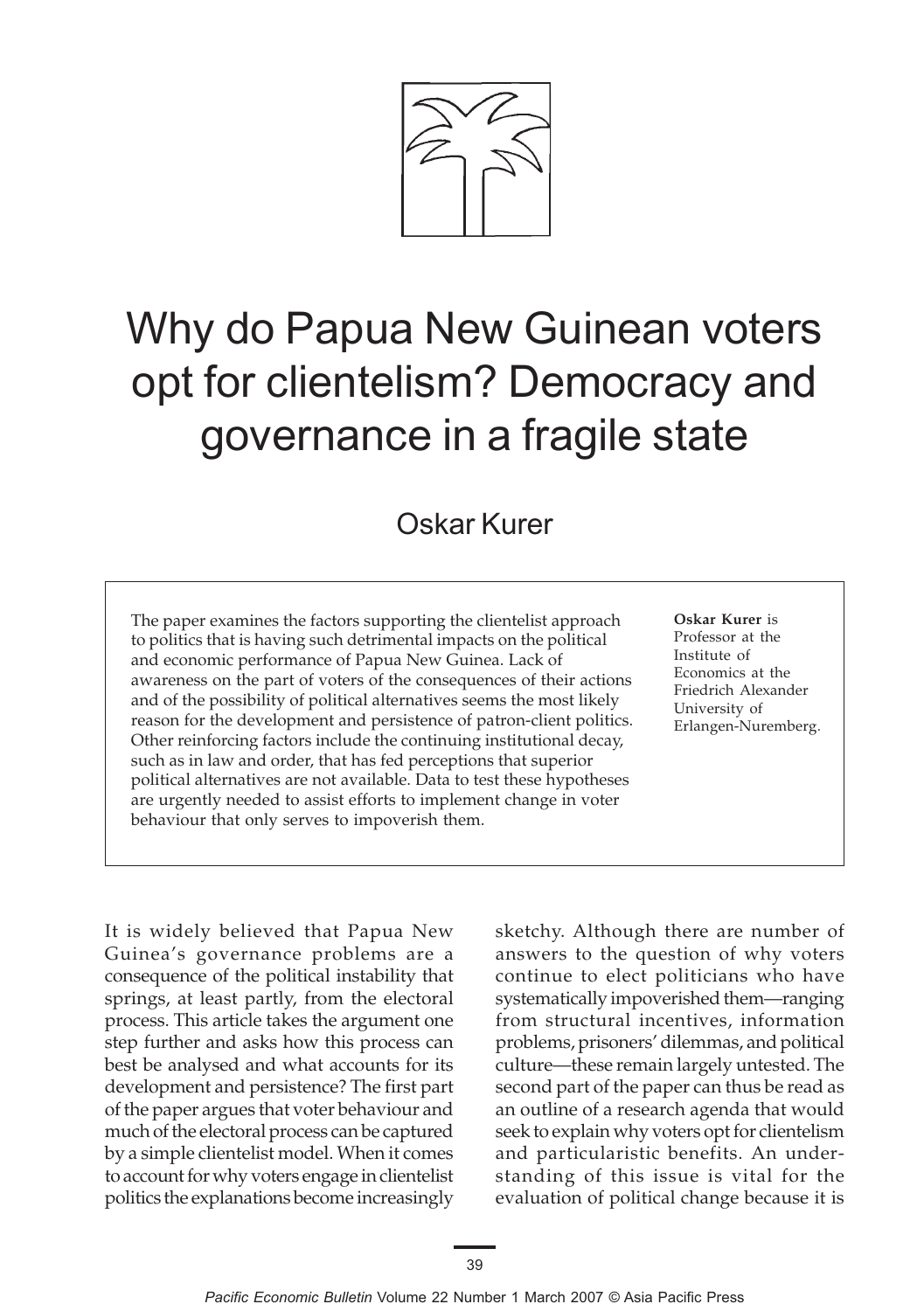trivially true that unless people perceive that their voting behaviour is partly responsible for the predicament they are in and they believe that abandoning clientelism will improve their welfare, the current governance problems are likely to continue.

#### **Clientelism in Papua New Guinea**

Many observers regard political instability as the main problem of PNG politics. The political instability is either caused by, or an expression of, a number of characteristics. Parliamentary politics is shaped by the large number of parties represented in parliament<sup>1</sup> and the presence of a great many independent members of parliament (MPs) who attach themselves to whatever government offers them the largest material incentives. There is little party discipline, MPs swap parties frequently, and different factions of a party are to be found in government and on the opposition benches at the same time (Gelu 2005:91). Parties are personalised vehicles for gaining and sharing power, with minimal policy differences. They remain essentially factions within the national parliament, centred upon a leader (Standish 1999:5). Tenures of most MPs are short; around half lost their seats in the elections prior to 2002, when the turnover rate rose to an unprecedented 70.6 per cent.

The most visible and dramatic expressions of political instability are the votes of no-confidence that have brought down in mid-term, directly or indirectly, every Prime Minister elected after independence with the exception of the current Somare government.2 As a result, heads of government are most of the time busily defending themselves against threats from votes of noconfidence through building support by allocating and re-allocating lucrative government positions (Dorney 1998:22).

To this parliamentary process corresponds an equally unstable electoral process. From independence in 1975 until 2002, elections were held under a first-pastthe-post system.3 The number of parties and candidates that contested the elections has been large and has steadily increased (Fraenkel 2004:123). The elections have been dominated by block-voting, where competing clans and villages tend to put forward their own candidates and voters generally support their local contestant (Burton 1989:261; Saffu 1989:15).4 The participation of many candidates with the support of their clan ensures that votes are distributed widely and that winners are elected with a small share of votes (Fraenkel 2004:123). To the weak party allegiance of MPs corresponds the indifference to parties and party politics on the part of the voters. The fragmentation of the electoral system prevents well-founded predictions as to which parties will be in government, even after an election is held, because governments can only be formed by building coalitions involving many partners and complex negotiations—with party leaders corralling their factions in isolated locations in the hope of preventing defections and rounding up potential allies.

It is widely agreed that this instability has been 'a key factor undermining policy stability, continuity and planning in Papua New Guinea' (Reilly 2002a:708) and, more generally, was 'one reason for Papua New Guinea's economic decline' (Reilly 2002a:705).

What kind of political behaviour generates such an outcome? It will be argued that the behavioural assumptions of political clientelism, where voters and politicians are engaging in particularistic rent-seeking, describe the behaviour of PNG voters and politicians well and explain at least some of the characteristics of PNG politics. At its most simple, a clientelist political system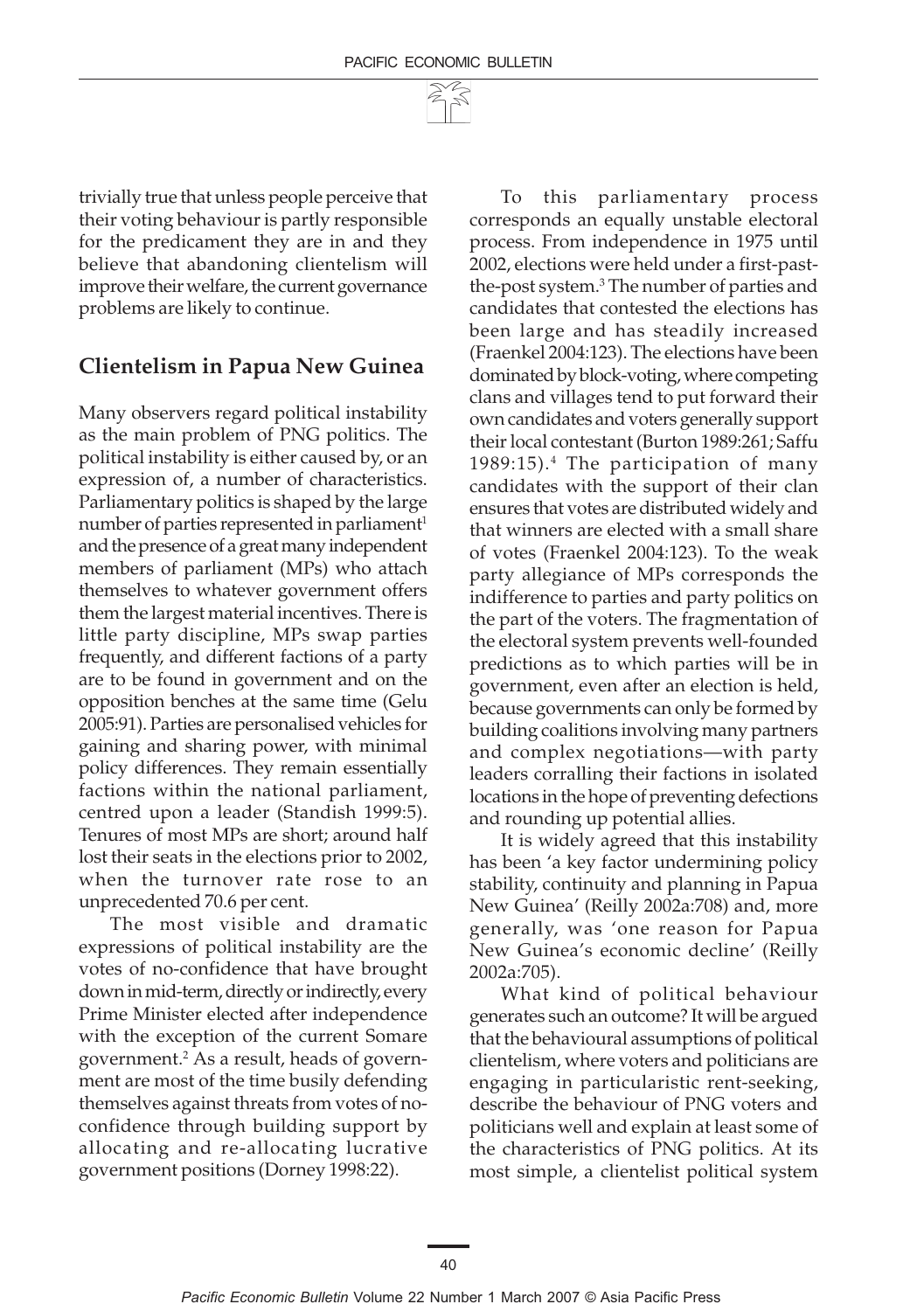consists of two types of actors, patrons (political leaders) and clients (followers). The political leaders provide their clients with material benefits and in return receive political support. Both leaders and followers are exclusively motivated by material gain; the leader-follower ties will dissolve if the leader fails to deliver. The power of the leaders derives from their access to the resources of the state, to be used for their own benefit and to maintain political power by channelling an amount to their followers that is necessary to maintain their support. Thus both patron and clients are pure material benefit maximisers. Patrons or leaders may be followers of a higher level patron and become brokers: for example, acting as a local 'agent' for a national politician and delivering the local vote at election time.

Clientelism is associated with a particular type of rent-seeking. Conventional collectivist rent-seeking, of the Olsonion type, promotes the collective interests of the members of a group through regular formal administrative and political channels, such as when trade unions and employer organisations influence legislation in their favour. Particularistic rent-seeking, on the other hand, attempts to attract individual or small group benefits by overriding due process in the pursuit of these aims. Thus voters favouring particularistic benefits will have to support politicians whose actions violate public office norms and rules. This pressure on the part of the voters has been said to be one of the distinguishing features of PNG politics.

The Melanesian mindset, as we can call it, often assumes that clan or provincial allegiance has primacy for all politicians and public servants. This is what is behind the constant allegations of nepotism or ethnic favouritism known as wantokism in PNG (Standish 2002b:3).

The pursuit of particularistic benefits does not preclude voters from valuing generalised benefits derived from regular government services: health, education, personal security, infrastructure services or, indeed, welfare payments—which are generalised benefits since they are accessible to all members of society with specified characteristics. All PNG surveys show that people have a strong desire for 'development', a term that encompasses the provision of government services in health, education, infrastructure (roads, transport and electricity) and agricultural extension (see, for example, Brown 1989:249; Sillitoe 1983:201).

The distinguishing feature of clientelism is the desire for particularistic gains that in the PNG context include benefits for clans, such as government contracts, as well as for individuals, such as money for feasts, bride prices, tickets for people to travel, jobs in the public service, or credit for personal use or business ventures (see, for example, Gibbs 2004:9; Dorney 1998:23). The conflict with 'governance' that arises from providing these particularistic benefits is self-evident; by definition they have to be made available outside regular channels.

The importance of particularistic benefits to electoral decisions, combined with the lack of interest voters have shown in general policy issues (Saffu 1989, among others), strongly suggests that voting behaviour is reasonably accurately depicted by the benefit maximisation of the clientelist model. It seems apt to call this behaviour predatory rent-seeking because it disregards and undermines political and administrative institutions and in doing so reduces the welfare of all participants.

Again, there is little controversy about the realism of the assumption that the welfare function of politicians includes primarily political power and personal

41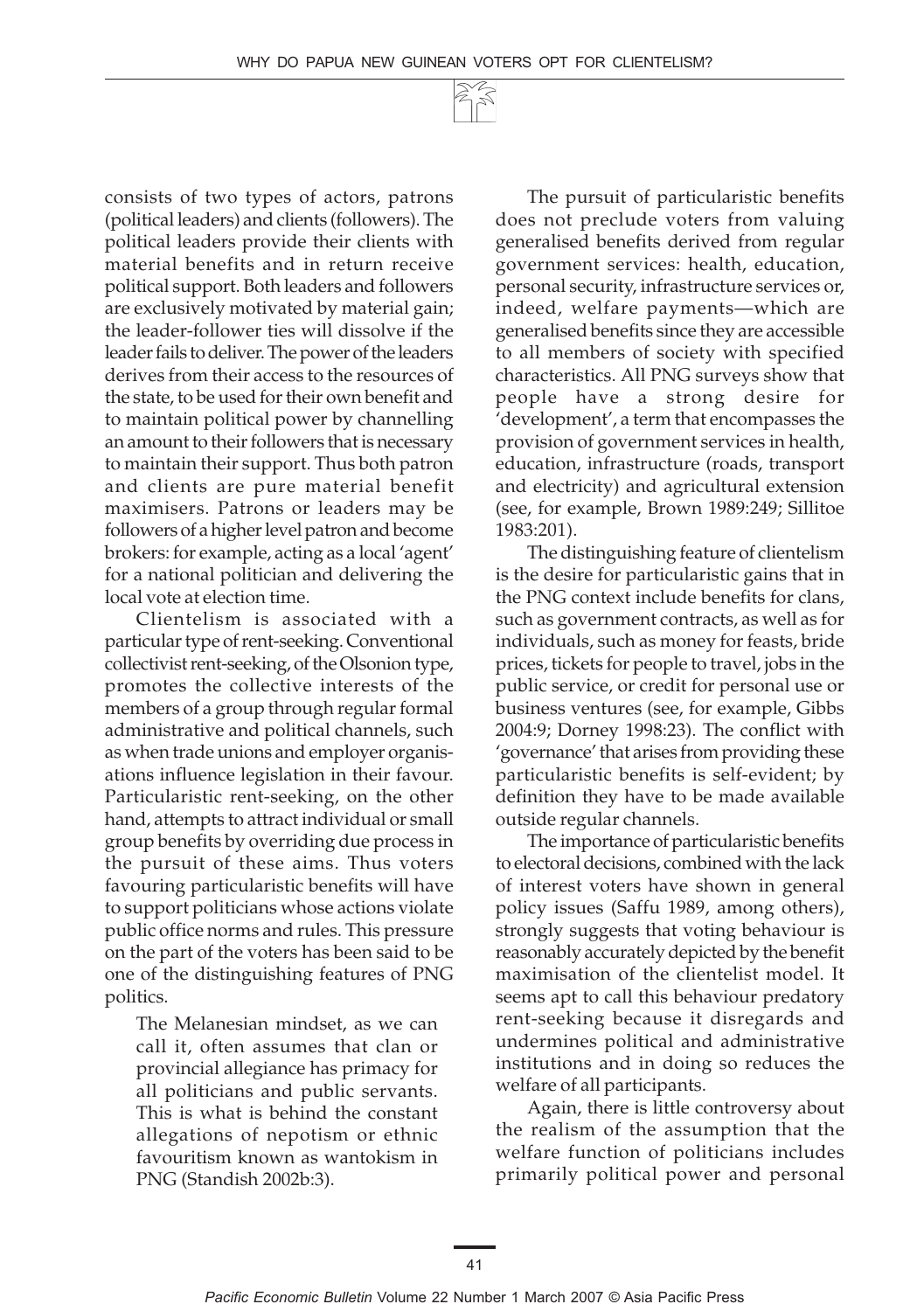wealth: politicians expect their position to yield personal benefits beyond the formal official remuneration of office (Sillitoe 1983:202). Actual behaviour supports this contention: politicians have been taking advantage of their privileged position by obtaining government credit and contracts and operating as facilitators for foreign companies since independence (Hegarty 1979:199).

What are the characteristics of a candidate that are most important to a voter? The clientelist model predicts that voters will tend to support candidates who are likely to be elected, to be in a powerful position in government and thus able to channel resources their way, and who, if elected, actually do so. Candidates will attempt to convince the voters that they fit the bill; that they can rely on strong support and therefore have a reasonable chance of winning; that they are likely to be in a good position to attract government resources when elected; and that they will perform their part of the bargain.

Voters do select candidates conforming to these criteria. Track records play an obvious role: politicians who lose their seats are often ministers who have become out of touch with their electorates. In the case of those untested by government office, voters tend to select personalities likely to succeed in the competitive environment of PNG politics: 'personal qualities' (Gibbs 2004:8– 9) or 'leadership qualities' (Saffu 1989:30) play an outstanding role in voting decisions. Education matters too, while those disabled or ill tend to do poorly. Whereas leadership qualities and education are characteristics that improve the chances of being elected and gaining a powerful position in government, the preference for local candidates—'block voting'—addresses the problem of choosing a candidate who fulfils the implicit contract and delivers when in a position to do so. Elected MPs will be tempted to behave opportunistically, for example when their re-

election is less than secure.<sup>5</sup> In accordance with these assumptions, PNG voters opt for candidates who are socially close—usually they are part of the same clan or village (Gibbs 2004:8)—for whom defection is more difficult because they can be threatened with social sanctions when they fail to live up to expectations.

Clientelist models predict that corruption and self-enrichment is not something that disqualifies politicians in the eyes of the voters; relevant for their decision is solely the amount of benefits delivered. The continued support for politicians who have been implicated in corruption scandals and have enriched themselves $^6$  in the process gives credence to the clientelist postulates. 7

The introduction of transaction costs into the clientelist model helps to answer the puzzle of why many groups put forward nominees—one of which is elected with a small proportion of the total vote—rather than cooperating and increasing their chances of representation by promoting common candidates. Although, in principle, cooperation allows mutual gains, it may not occur where deferred exchanges invite opportunism and contractual arrangements are inherently incomplete in their formulation; and an enforcement mechanism is unavailable or too costly to set up. Where groups have not cooperated in the past or have even engaged in hostilities, as in much of Papua New Guinea, agreement on candidates among several parties is unlikely to occur. Furthermore, this fragmentation of the vote, where minute swings can change the electoral outcome, is one of the reasons for the insecurity of tenure of even those candidates who keep the promises to their supporters. The high incentives to defect from implicit contracts inherent in this environment explain the voters' need to protect themselves against defection by supporting candidates of their own group.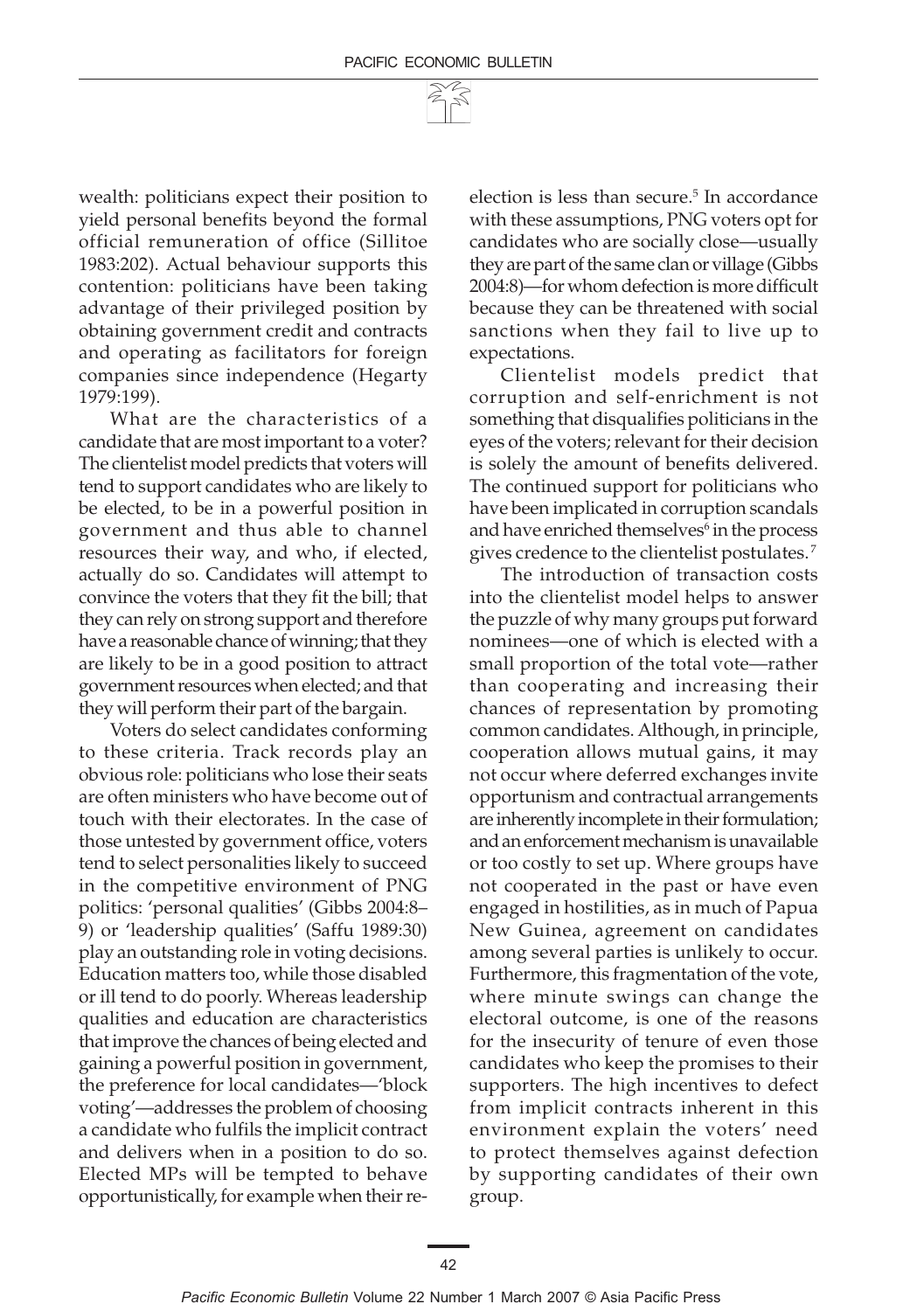The nature of party organisation follows from the political behaviour of politicians and voters. The single-minded pursuit of material benefits, not distracted by general policy orientations, leaves parties as rentseeking organisations whose members expect them to facilitate access to the resources of the state. Lacking any other organising principle that endows parties with coherence, they remain loose groupings organised around a leader that dissolve rapidly if the leader is unable to deliver. The factionalism inherent in such unstable personal groupings ensures the multiplicity of unstable parties that characterises Papua New Guinea's political system.

The party structure in turn explains the indifference of voters to the party allegiance of the candidates. Party membership of a candidate enters a voter's calculus if it affects the probability of receiving goods and services. This consideration strengthens the position of those candidates who belong to a party likely to be in government after the election. Since in Papua New Guinea it has generally been impossible to predict which parties will form the next government, party allegiance has been of no value as an indicator of future benefits. In showing little interest in the party allegiance of candidates throughout the post-independence period, voters have behaved according the clientelist script.

The mutual interaction of unbridled benefit-maximisers—the simple assumptions that underpin models of political clientelism—also has a bearing on another peculiarity of PNG politics, the so-called 'slush funds', monies allocated to MPs to be spent for designated purposes, although with a wide amount of discretion. As the MPs make the spending decisions, disbursement of these funds bypass regular administrative procedures (Dorney 2000:270–71; Pitts 2002:42). These funds, therefore, are an ideal instrument for channelling resources to

supporters (see, for example, Gordon and Meggitt 1985:183).

These 'slush funds' were established, with the provinces, in the 1970s when national MPs lost control over the 'visible services like schools and clinics to rural voters' (Larmour 1995:43). This meant that in the eyes of the electorate they had lost much of their *raison d'être*. 'Slush funds' were to make up lost ground (Standish 2002b:3– 4). In this way, de-institutionalisation was legalised: the government eliminated due process by fiat.

The disastrous performance of many provincial governments provided a new opening for increasing MPs power of patronage. In 1995 the parliamentarians took over power from elected provincial assemblies and became provincial rulers as well (Standish 2002:4**)**. This greatly enhanced their power of patronage, which now includes the positions at provincial level and the allocation of provincial funds that can be heavily influenced by national MPs who chair the decision-making committees (Standish 2004:14). This increase in the power of patronage illustrates one more characteristic of competitive clientelism: the ever-present pressure to provide particularistic rent to political supporters.

The political process in Papua New Guinea is pervaded by clientelist rentseeking where politicians, in exchange for political support, are elected to provide particularistic benefits for their supporters. This leads to a highly fluid and inherently unstable political system with weak political parties, personalised and parochial politics, and intense political competition. It is generally agreed that the patronage politics has undermined governance and economic growth and reduced the material welfare of the voters. So why do voters behave in such a destructive manner, a manner that seems contrary to their long-term material interests?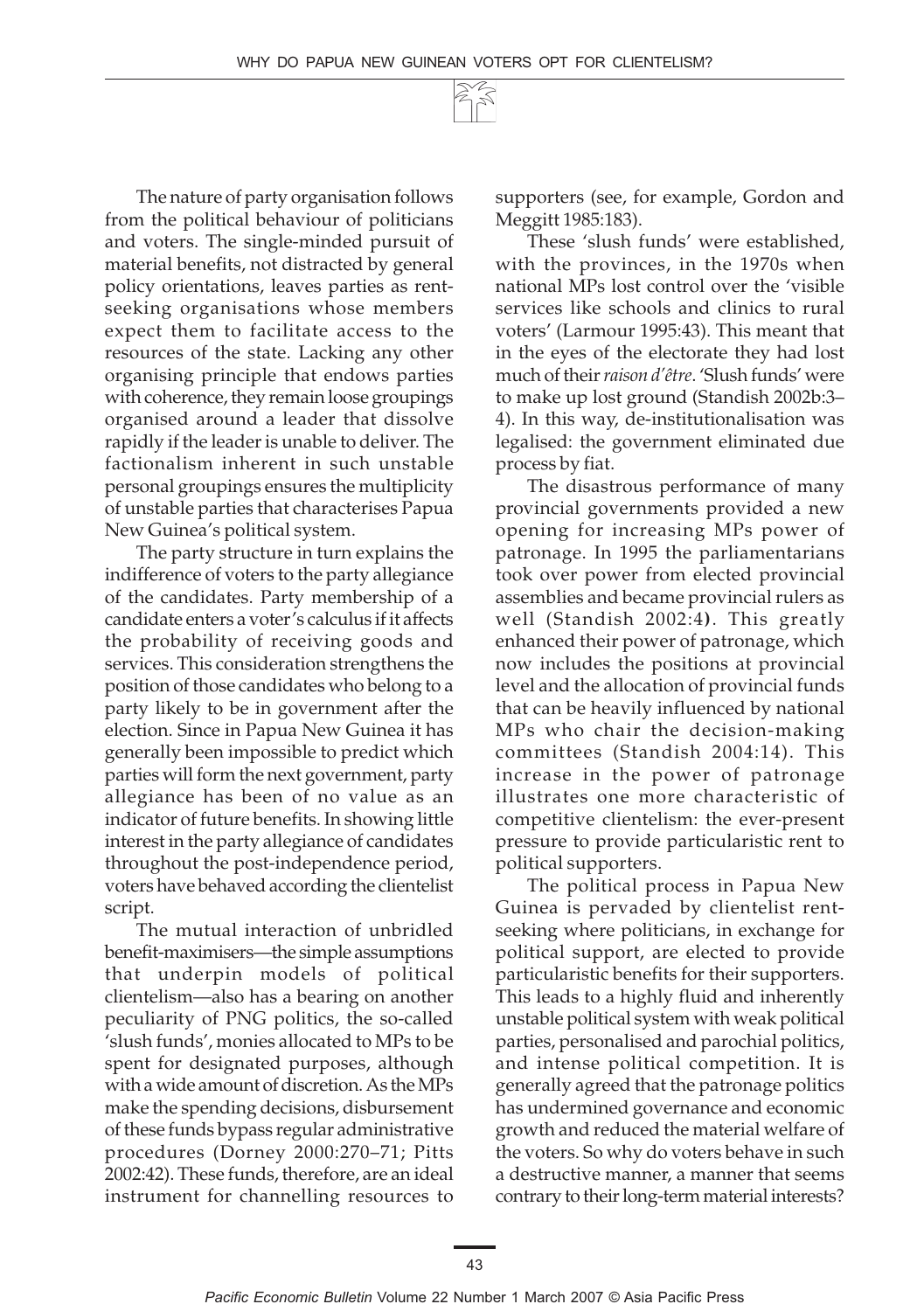

#### **The emergence of clientelist rentseeking**

Writings on Melanesian culture are an obvious place in which to look for an answer to the question of why clientelism emerged and still dominates political life. According to May, one characteristic of the 'Melanesian political style, rooted in Melanesian political culture' is that 'politics in modern Melanesia, even at the national level, is essentially personal and group politics' (May 1997:45). Political 'loyalties have tended to revolve around clan, local or ethnic divisions', a corollary of which is growing nepotism (May 1997:46). On this descriptive level, clientelist rent-seeking is simply an element of political culture. But what causes this political culture?

Morgan goes one step further by introducing the interaction between voters and politicians as the central element of a 'Melanesian political culture' that 'draws the attention of MPs away from their institutional responsibilities as lawmakers and overseers of government' (Morgan 2005:12). 'Ignoring the expectations of electors in favour of seemingly abstract principles of governance…might not be the best way for Melanesian MPs to be elected to parliament' (Morgan 2005:10). Although the interaction between voter's expectations and the behaviour of politicians now becomes the centre of attention, the analysis still does little to elucidate why clientelist rent-seeking evolved.

A different route to explaining voting behaviour leads to state-society interactions and the widespread contention that indigenous social forms have come to pervade the state at almost every level (Morgan 2005:4). More specifically, 'big man'-ship and gift-exchange are thought to have been transported into the realm of politics where they 'had a profoundly debilitating and corrupting impact on state bureaucracies' (Dinnen 2001:191).

The political leader builds prestige and following through the gifting of grants, development projects, infrastructural services, and other resources to constituencies based around personalised associations. State gifting has become a means for constituting political bigman-ship and is most apparent in the electoral context…In this way, the insertion of a bigman model of leadership in Melanesian gift economy subverts the integrity and effectiveness of state institutions (Dinnen 2001:191).

The dominance of bigman-ship and gift exchange then calls for an explanation how these bigmen were able to mobilise voters through the politics of particularism.

Here perceptions of how politics is conducted may play a role in drawing voters towards particularistic benefits. There is some evidence for such a view; people perceive 'the state personified as a "bigman"' (Clarke 1997:81) who distributes 'favours for the electorates' (Townsend and Wamma 1983:232). Even if the state is not seen in such a personal fashion but is perceived as an abstract entity, the task of the MP, according to this understanding of politics, is to attract 'resources and money to start development projects in their area so that they can earn money and in turn spend this to advance their standard of living' (Sillitoe 1983:201).

The voter's propensity to drift into a clientelist voting pattern is supported by an additional factor, the extended social fragmentation of Papua New Guinea society, sometimes offered as a sufficient condition to explain the rent-seeking behaviour typically organised along clan and village lines. Thus May makes the small scale and the fragmentation of Melanesian societies responsible for the emergence of his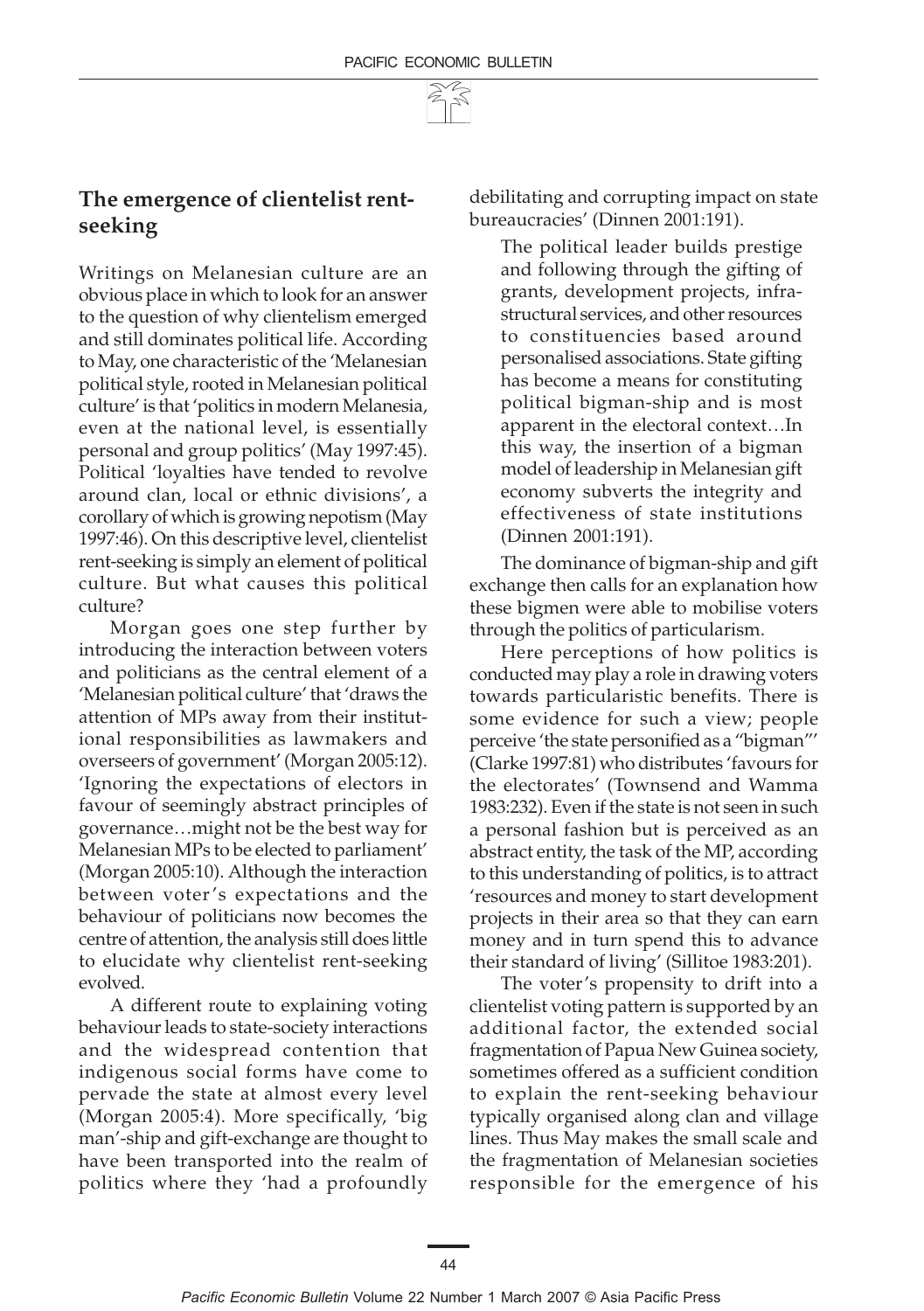Melanesian political culture (May 1987:45), and 'ethnic fragmentation' provides the foundation of Reilly's analysis of dysfunctional PNG politics (Reilly and Phillpot 2002:915) where higher ethnic diversity is associated with lower overall levels of development (Reilly 2004).

A seemingly seamless story of the evolution of clientelist rent-seeking emerges: political behaviour was guided by ideas of bigman-ship and gift-exchange; voters expected to receive particularistic benefits organised by their representative in parliament; and, in the absence of local cooperation, every small group attempts to send forth their local candidate who is in charge of 'raiding the resources of the state'.8 However, the account is not entirely convincing. People do distinguish social contexts and are therefore unlikely to have transferred the experience of gift-exchange of the village wholesale into expectations of how national politics operates. Moreover, the notion of gifts flowing from the government to the locality does not necessarily lead to clientelist rent-seeking if the expected gains are confined to generalised benefits. In addition, there is some evidence that expectations immediately after independence were highly malleable,<sup>9</sup> although some degree of patronage politics seems to have been employed already during the sessions of parliament in the pre-independence period (1964–1972) by the Australian administration attempting to strengthen its supporters (Standish 2004:14).

Even the fragmentation argument is not nearly as strong a reason for the emergence of clientelist voting patterns as it is sometimes suggested. In general, fragmentation simply describes a state of affairs where many small groups fail to cooperate effectively. The lack of institutional arrangements, such as relating to interest intermediation, was precisely what the modern state was supposed to remedy: providing the framework for inter-group cooperation through the political and bureaucratic process in the form of its rules governing elections and the distribution of resources. Fragmentation as such does not explain why this system of cooperation has been rejected, it simply diagnoses *post hoc* that the project has failed to prevent destructive forms of political competition from emerging. For the fragmentation argument to become operational, it needs to specify how diversity generates clientelist behaviour, such as through a perception that to expect sustained successful cooperation with members of other groups is highly unrealistic—a notion that might well be widespread where clans are divided by deep-seated hostilities with violence never far from the surface. This would undoubtedly have facilitated clanmobilisation and have effectively precluded cooperation. However, clientelism is a phenomenon not limited to the Highlands where inter-tribal conflict is most pronounced.

Strathern's explanation of what he calls 'retribalisation' opens the way for an explanation of predatory behaviour on an entirely different level: the weakness of the state itself. According to Strathern's view of political developments in the Highlands, politicians were seen as glorified local government councillors until, not long after independence, they

…learned the perks to be gained from switching their loyalties between factions in coalitions, and their image in the people's eyes began to shift from an idea of them strictly as 'servants of the people' to a notion that they were in power chiefly to serve themselves ... Given, then, that politicians were perceived as being rich and seemed to achieve their riches by virtue of being elected, and also that their promises to assist the people rang increasingly hollow or even ceased altogether, the next step for the electors was to ask,

45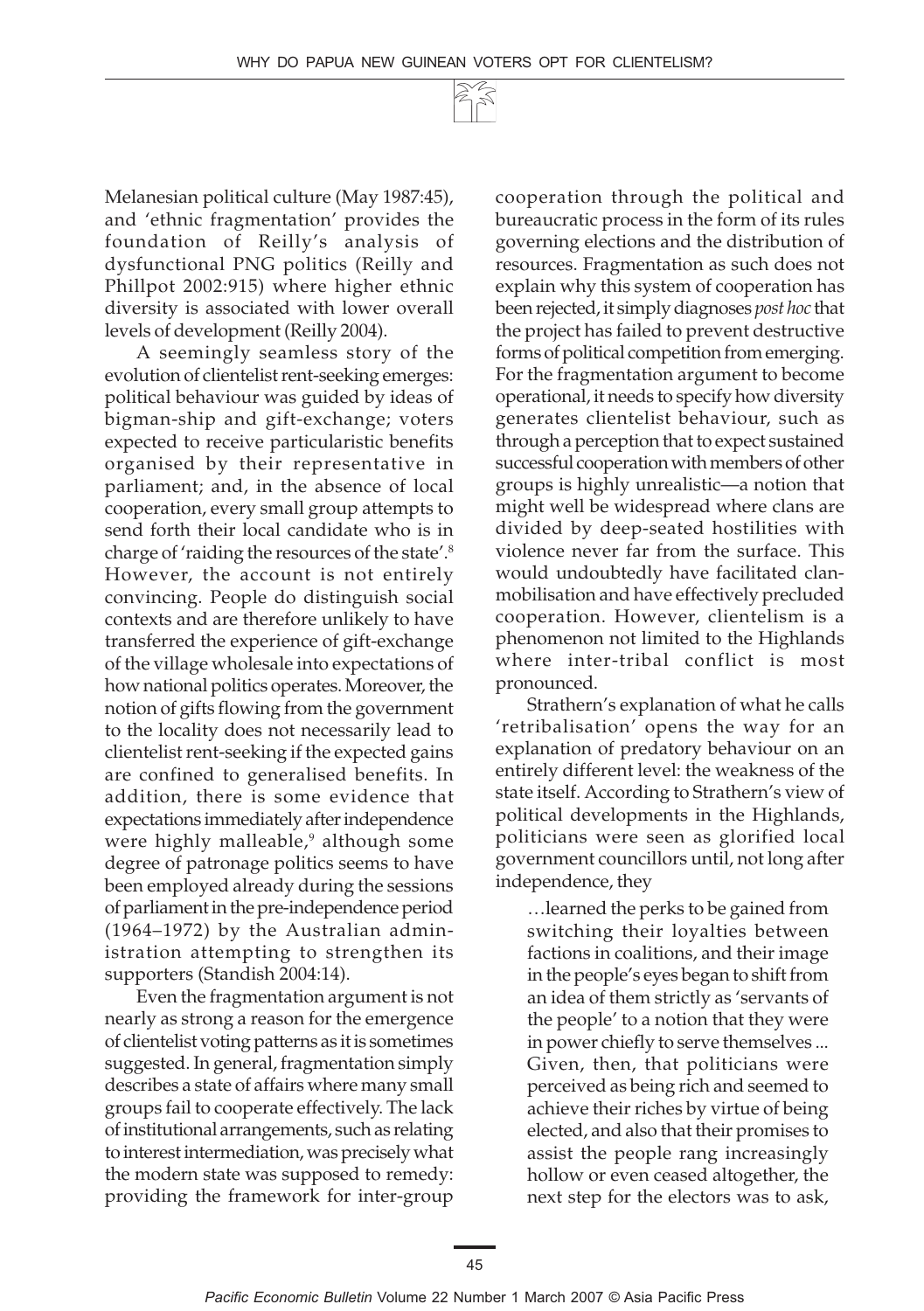'what's in for us?' This question no longer referred to collective benefits in the style of the politics of the 1960s (Strathern 1993:48).

The account suggests a historical movement from the idea of politicians as advocates of the collective good, to party politics and the 'venalities of factions and coalitions' and, finally, to the 'retribalisation of electorates and the full commoditisation of individual voting' (Strathern 1993:49).

Strathern has changed the causation: a state unable and unwilling to contain the venality of politicians causes clientelist voting behaviour and local conflict. This line of reasoning can be extended to include other weaknesses of the state that undermined its legitimacy and damaged its defences against the process of de-institutionalisation.

The failure of the state to enforce rules and regulations manifested itself in most spheres of political life shortly after independence, perhaps most dramatically in its inability to guarantee personal security after the imposition of an elaborate, countrywide legal system with neither sufficient funds nor the manpower to operate it effectively (Sinclair 2001; Pitts 2002:21–24). Events were repeated when provincial governments were introduced without the necessary experienced personnel. This, together with the increasing politicisation at all levels, damaged the integrity and capacity of the administration severely (Larmour 1995:41). At the same time, the state was unable or unwilling to develop and enforce property rights in land and natural resources as landowners began to call for 'compensation' outside the law (see, for example, Connell 1997:121–66). The loss in institutional strength contributed to the stagnation and deterioration of physical infrastructure and the quality of services in education and health. Such weaknesses delegitimised the modern state and exposed as increasingly hollow its claim of efficient and

impartial bureaucratic order supplying the population with public goods.

The loss of capacity was in part related to the anaemic economic growth after independence when a number of policy decisions—restrictions on foreign investment, combined with the increase in urban wages and legislation causing insecurity of property rights to land—impeded the expansion of key sectors of the formal economy. In turn, slow economic growth depressed the amount of tax revenues available for the delivery of public goods. The stagnant employment, combined with rapid population growth, played its part in increasing the demand for jobs in government that put enormous strains on the selection mechanism in the public sector that soon succumbed to *wantokism* (Kurer 2006).

Only a state thus weakened by policy decisions and the venality of the political elite offered the opening for what Gordon and Meggitt called 'upward colonisation', the infiltration of agencies of the state by indigenous forces.

Once a successful politician, public servant, or entrepreneur establishes such a bridgehead, other members of his clan exploit the entry and insert themselves in the administrative machinery, defending their positions by bringing accusations of wantokism against enemy clans (Gordon and Meggitt 1985:181).

Predatory voting may gain additional support from the values people attach to the local practices that infiltrate state institutions. Clientelist voting stands condemned by most definitions of corruption: it induces politicians to break laws and regulations; it is one of the rare cases where most people would agree that the practice is opposed to public interest; and it blatantly violates the impartiality principle according to which people from different ethnic groups ought to be treated equally by state institutions (Kurer 2005:223).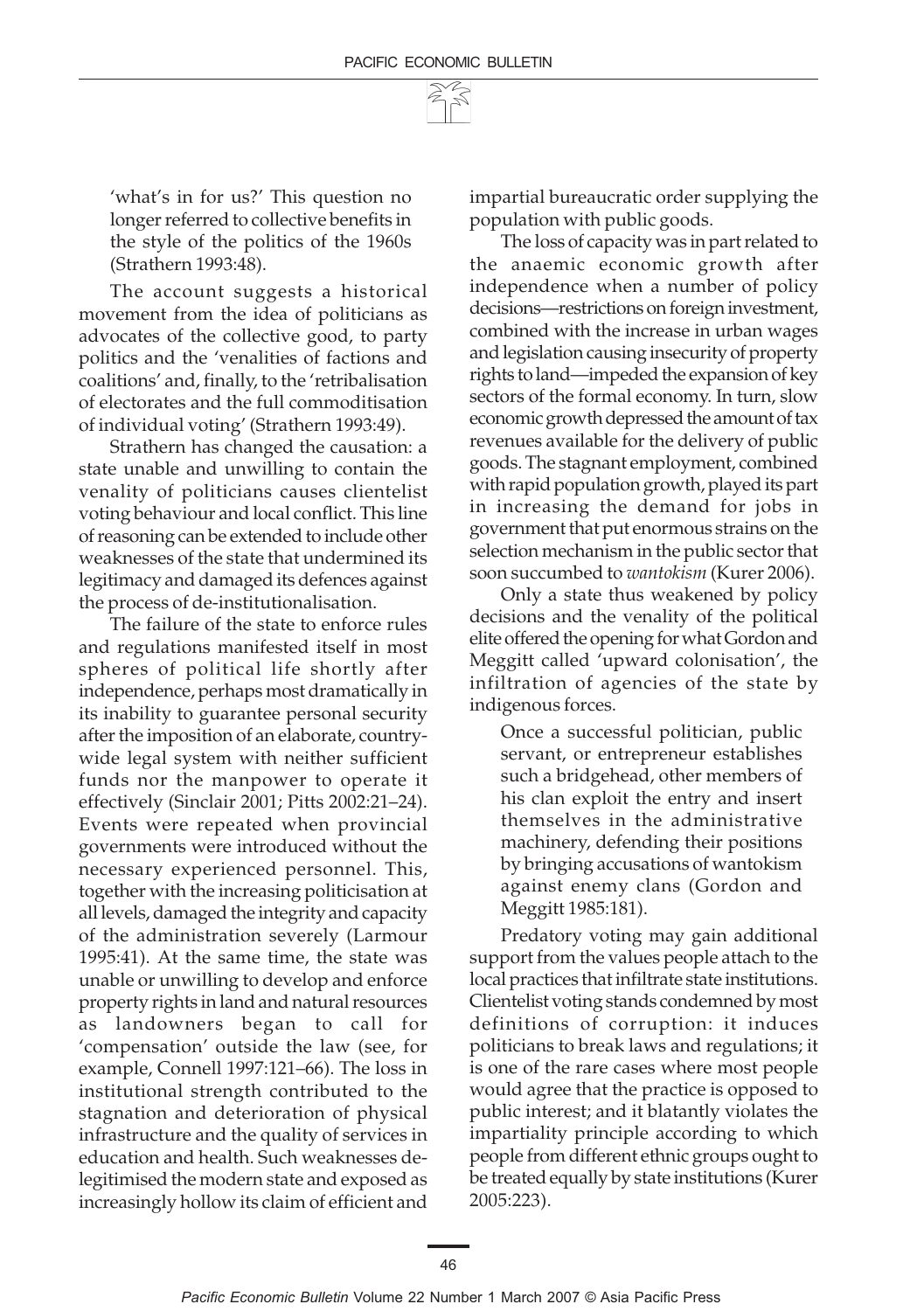

However, it has been suggested that these interpretations do not conform to the subjective understanding of corruption (Rose-Ackerman 1999:91), and there is evidence of such sentiments in Papua New Guinea. 'A local political economy of sentiment *(wantokism*) informs the private or clan orbit' whereas the state can 'be exploited for commodities to enhance one's own prestige and that of the group' (Gordon and Meggitt 1985:157).

Such particularistic moral views have the familiar implication that refusing to help *wantoks* is both morally reprehensible and politically very difficult' (Gordon and Meggitt 1985:176), even if this involves breaking formal rules. On the other hand, there is an equal amount of evidence to the contrary: *wantokism* is widely condemned. Thus voter's attitudes to predatory rentseeking seem to be highly ambiguous, torn between the traditional morality with its obligation to the members of the clan and a morality of the modern state that stresses the impartial treatment of all members of society. The unresolved conflict between the different sets of values is likely to be one of the causes for the emergence of clientelism.

The clientelist voting pattern, then, has been variously attributed to perceptions of the proper conduct of politics, the morality of particularism, and the venality of politicians. To these, the weakening of administrative processes of the state that damaged its legitimacy, including its enforcement mechanisms, have to be added. Explanations of the emergence of a clientelist voting pattern, however, have only a limited bearing on its persistence: ideas of the moral worth of particular political actions are liable to change; perceptions about how to conduct politics alter and the consequences of political action may be assessed differently. An account relying too heavily on the influence of 'traditional culture' is in danger of overlooking that people continuously evaluate political behaviour and reassess its consequences, especially where dissatisfaction with the administrative performance is widespread, corruption is endemic, and inequality of income and wealth spreads rapidly.

### **The persistence of predatory rentseeking**

There are three possible ways to explain the persistence of clientelism

- collective action dilemmas prevent the articulation of people's interests
- values favouring particularistic behaviour lead to a time inconsistency problem, where the pursuit of the optimal longterm strategy is threatened by short-term considerations $10$  and
- voters may misjudge the consequences of predatory voting, failing to perceive the existence of alternative forms of politics or believe that these options are not available in practice.

The second and third points are related to 'political culture', defined narrowly as values and 'perceptions' that actuate political behaviour, where perceptions are the beliefs about how the world operates. The introduction of (imperfect) perceptions introduces the possibility of learning, the closer approximation of perceived to actual political options that are available and the means to attain them.

There is little doubt that the conflicting sets of morality described in the last section play a role in the continuation of clientelist politics. Given the nature of parochial morality, even a politician who promises generalised benefits and rejects individual handouts will be tempted to make 'exceptions' when approached by people able to exert social pressure (or employ sorcery) to get their way. We thus encounter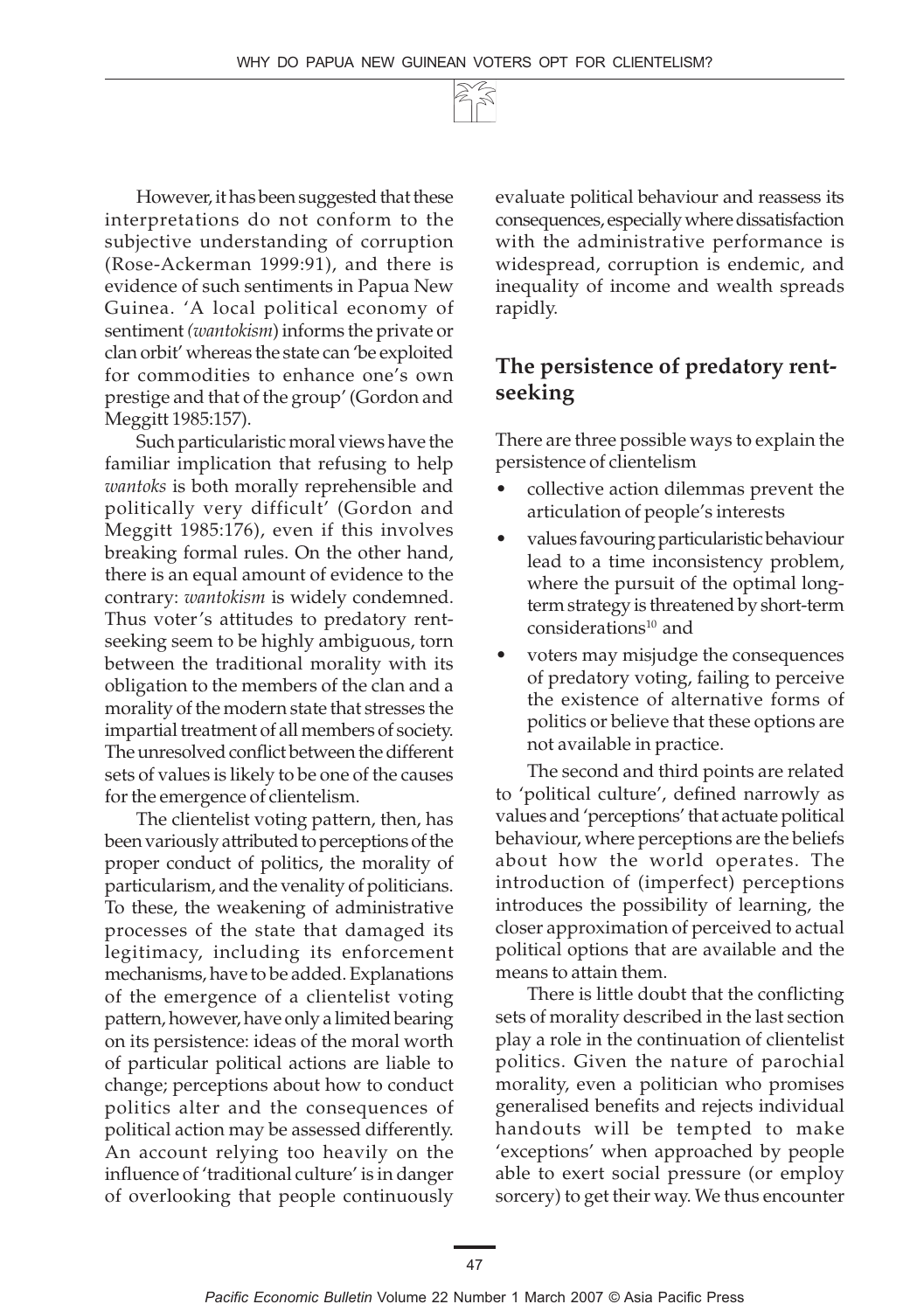the familiar problem of time inconsistency, where the unswerving avoidance of clientelist practices is always threatened by backsliding.

Persistence of patronage politics is promoted by information problems if people fail to perceive the link between their predatory voting, institutional decay, and Papua New Guinea's economic calamities. Alternatively, voters may be unable to visualise alternative political processes that deliver superior outcomes where gains derived from additional collective goods outweigh the losses of particularistic benefits. Without voters being aware of the destructive consequences of predatory voting and without being able to visualise a state where resources are allocated according to administrative principles based on rules embodying a reasonable degree of fairness, there are no incentives to abandon clientelist voting.

Collective action problems may lead 'rational' voters to engage in predatory voting. Reilly and Phillpot describe a 'collective action dilemma' where clans 'play the role of small, self-contained interest groups' acting to secure their own interests and thereby harm 'the broader interests of society' (2002:925, 927). In this general formulation, however, it remains unclear why voters support these 'clan' representatives and their clientelist practices to begin with.<sup>11</sup>

It is useful to state the collective action problem PNG voters face in the form of a prisoner's dilemma (Kurer 2001). By abandoning clientelist voting, they lose the chance of receiving particularistic benefits from their 'clan' representatives. This loss is compensated only if enough other voters change their behaviour at the same time and a candidate providing generalised benefits is elected. If this is not happening and the same corrupt politicians stay in power, voters lose the benefits from attaching themselves to patrons without gaining from the improvement in the delivery of public goods.

The severity of such a prisoner's dilemma is easily exaggerated. The pay-offs from supporting a candidate can be very small—a few kina or an occasional cheque to a village youth or church group (see Standish 2002a). Moreover, expected losses of particularistic benefits are much reduced if clan members are elected infrequently<sup>12</sup> and if the size distribution of the competing groups within a constituency varies, the dilemma may disappear altogether.13 It is precisely because returns from predatory voting are so small that voters might be tempted to try and experiment with politicians that promote generalised benefits.

There is another reason why the prisoner's dilemma might not be a binding constraint to a change of voting behaviour. The dilemma presupposes that voters do not suffer from information problems and that they believe the superior political alternative is available in practice. If voters perceive neither the connection between predatory voting and the current administrative and governance problems nor the existence of alternative forms of politics, there is no dilemma. Equally, it evaporates if voters are not convinced that the superior political alternative is available in practice.

In this last case, voters are able to conceptualise superior political alternatives but believe them to be out of reach. Such pessimism may be based on empirical generalisation, or it may be grounded in beliefs and observations. It might be thought that no politicians can be found who will not engage in self-enrichment and welfarereducing clientelist politics,<sup>14</sup> or that it is not possible to distinguish between politicians who engage in particularism and corruption and politicians who do not. Experience may well have taught voters to doubt that candidates can be found who do not succumb to the temptation of office and the pressure to promote primarily the interests of their 'clan'; moreover, the signalling problem is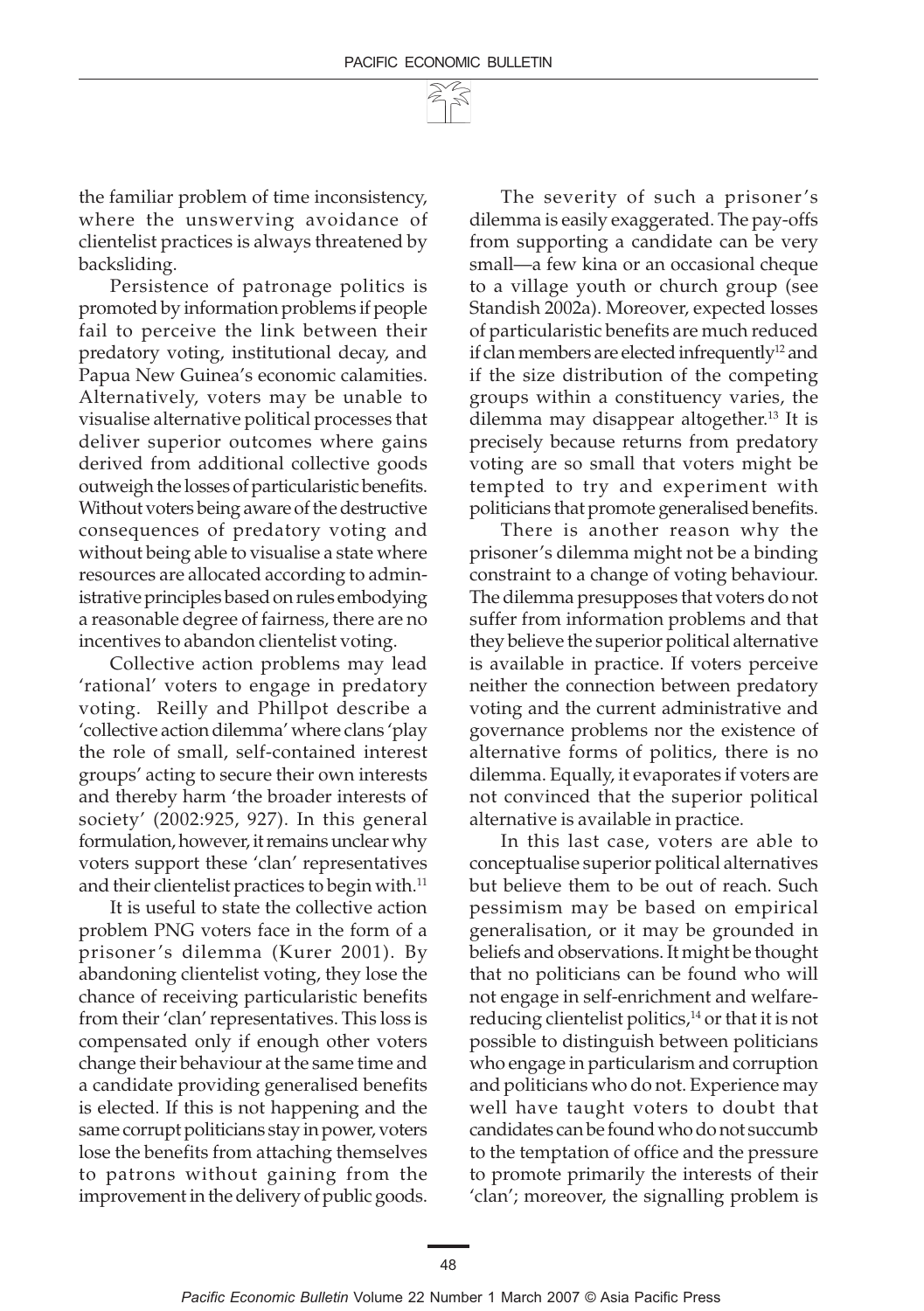WHY DO PAPUA NEW GUINEAN VOTERS OPT FOR CLIENTELISM?

### **Conclusion**

PNG politics follows closely the clientelist script wherein voters and politicians maximise expected short-term material gains. The demand for particularistic benefits in turn undermines the stability of the political process, bureaucratic procedures, and the quality of governance. Persistence of clientelist voting is the result of a number of reinforcing factors. The particularistic demands are supported by a political culture whose valuation of corruption is highly ambiguous. They are possibly influenced by a prisoner's dilemma, but are more likely to originate in a lack of awareness of the consequences of particularistic rent-seeking and of political alternatives. Moreover, theoretical considerations and some evidence suggest that clientelist voting has been entrenched by structural factors such as the continued institutional decay that has fed perceptions that superior political alternatives are beyond reach. Unfortunately, the empirical evidence available does not allow an evaluation of these hypotheses. It can only be hoped that survey material becomes available that contains information about why voters continue to support politicians who neglect the provision of vital services but deliver highly particularistic benefits instead, and thereby undermine good governance and impoverish these very same voters.

Such an 'entrenchment' suggests that clientelist voting patterns will continue to play a major role in voting behaviour; that therefore the pressure on institutional stability is unlikely to abate; and the fragility of the PNG state will persist in near future. Moreover, departure from patronage politics has become even more difficult through its institutionalisation in the form of legislative

severe when corrupt and non-corrupt politicians fight their election on anticorruption platforms.

Such pessimism is not entirely unfounded for a further reason: the more advanced the institutional decay, the longer it will take for reform to be effective. Even a government devoted to public welfare, supported by a parliament with the best of intentions, will have difficulties in re-establishing law and order or a well-functioning health and education system. A slow change in voting pattern, the best than can be expected, will yield results only slowly. Thus there are a host of grounds for a mood of despondency that cements the *status quo* and leads to a feeling that the best a group can do is to run with what it can get in the short run, as in the case of a clan's decision to support a poorly educated candidate known to be corrupt because

[f]irst, the preferred candidate was a clan member, and second, he paid for the votes. The group believed the money they were paid would give them something more than they already had, reasoning that they had not received government services for the past five years and assuming they would not get any for the next five years (Pitts 2002:56).

Where the provision of public goods has effectively ceased, where the police are unable to reign in crime and clan warfare, where most children do not attend school regularly, teachers are regularly absent, basic teaching materials are unavailable and health posts and extension work have stopped operating effectively, the pursuit of particularistic benefits may not unreasonably be thought of as the course of action in the best interests of the voter. Thus the greater the institutional decay, the more deeply entrenched predatory voting becomes; expected institutional failures provide the incentives to continue clientelist voting patterns.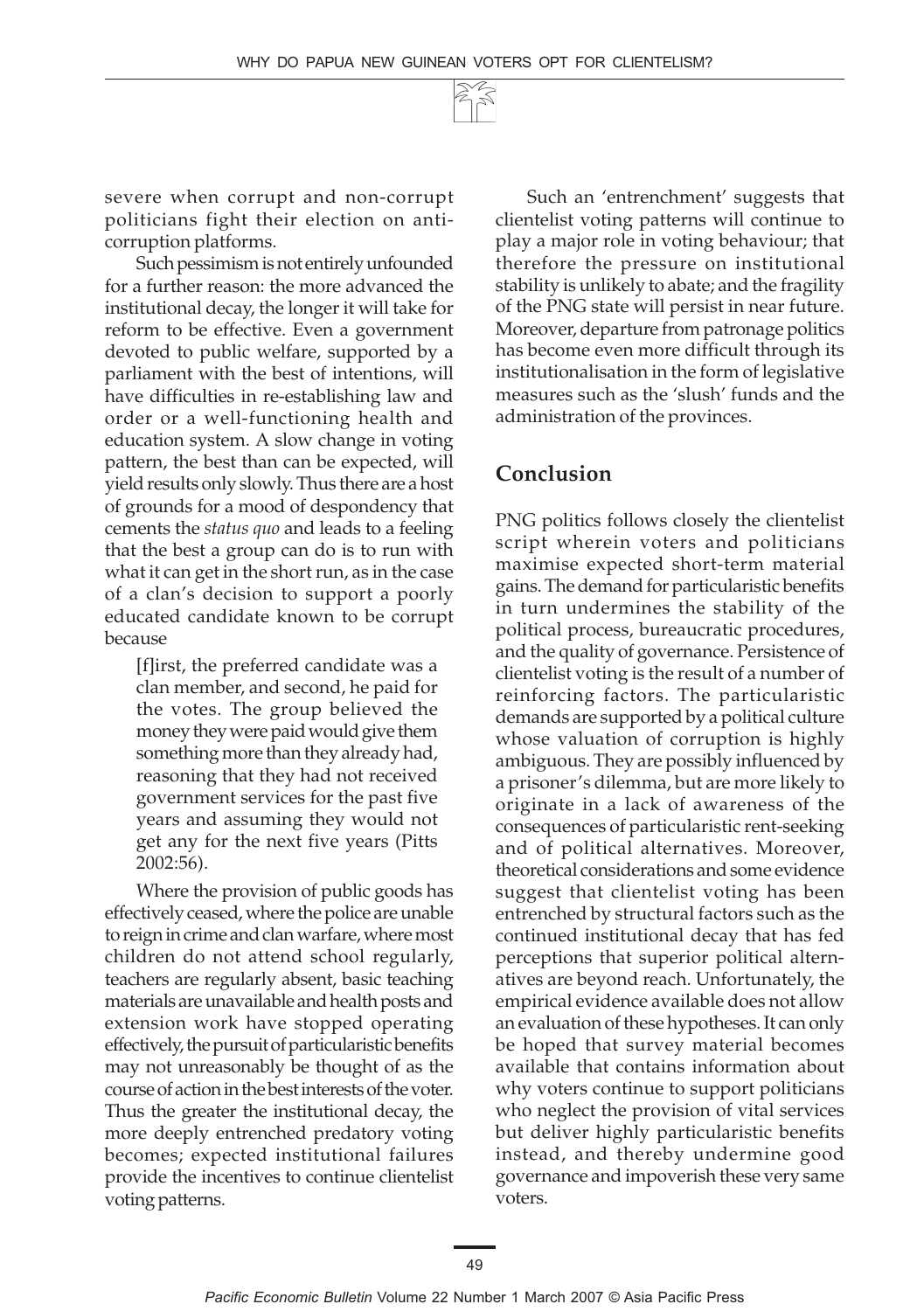

#### **Notes**

- In 2002 the six largest parties would have barely been able to muster a majority in Parliament (54 out of 103 seats) (Papua New Guinea Electoral Commission, n.d.).
- <sup>2</sup> The first Somare government (1972–77), which bridged independence, also lasted its full term.
- <sup>3</sup> For the changes in institutional arrangements see Reilly (2002a and 2002b).
- <sup>4</sup> This widely shared assumption may be an over-generalisation. Thus May (2002:157) finds that the votes of the two or three leading candidates in the East Sepik electorates were spread fairly widely.
- <sup>5</sup> One of the reasons for this insecurity is explored later in the paper.
- The best known examples are Ted Diro and Bill Skate (Crocombe 2001; Standish 2004).
- What is clearly not accepted is that a candidate only enriches himself (Zimmerman 1976:254).
- In the felicitous words of a colleague, Sinclair Dinnen.
- In the 1972 election, some candidates were elected who made extravagant promises; others were elected who made none at all; and there were reports that voters did not appreciate extravagant promises (see Stone 1976 but contrast, for example, Kuabaal (1976:362) and Stagg 1976:419–22).
- <sup>10</sup> A problem Ulysses avoids by self-binding in Elster's classical account (1977).
- $11$  There is the further problem of equating personal networks dealing in particularistic benefits with interest groups dealing in generalised benefits for the group as a whole. The modus operandi and the distributive outcome of these different types of rentseeking are quite different.
- $12$  Consider the case where candidates are elected with 20 per cent of the votes, five clans are competing and one of their members is elected randomly. In this case, the turn of each group comes on average every five legislative periods. Given a reasonable discount rate and the degree of uncertainty, the returns to an average individual seem paltry.
- To illustrate the point, take five clans with 30 per cent, 25 per cent, 20 per cent, 15 per cent and 10 per cent of the vote. This situation ought to result in a majority vote for generalised benefits since the smaller clans have an incentive to vote in this way.
- <sup>14</sup> Ethnic fragmentation will reinforce such perceptions. Where groups are deeply mistrustful of each other it may be difficult to believe that candidates will act for the benefit of the entire constituency.

#### **References**

- Brown, P., 1989. 'The Simbu election', in M. Oliver (ed.), *The 1987 National Election in Papua New Guinea*, University of Papua New Guinea, Port Moresby:245–52.
- Burton, J., 1989. 'Tribal structure and rural ballot box counts in Hagen Open', in Michael Oliver (ed.), *The 1987 National Election in Papua New Guinea*, University of Papua New Guinea, Port Moresby:253–84.
- Clark, J., 1997. 'Imagining the state, or tribalism and the arts of memory in the Highlands of Papua New Guinea', in Ton Otto and Nicholas Thomas (eds), *Narratives of Nation in the South Pacific*, Studies in Anthropology and History, Harwood Academic Press, Amsterdam:65–90.
- Connell, J., 1997. *Papua New Guinea: the struggle for development*, Routledge Studies in Growth, Economies of Asia, Routledge, London.
- Crocombe, R., 2001. *The South Pacific*, University of the South Pacific, Suva.
- Dinnen, S., 2001. *Law and Order in a Weak State: crime and politics in Papua New Guinea*, University of Hawai'i Press, Honolulu.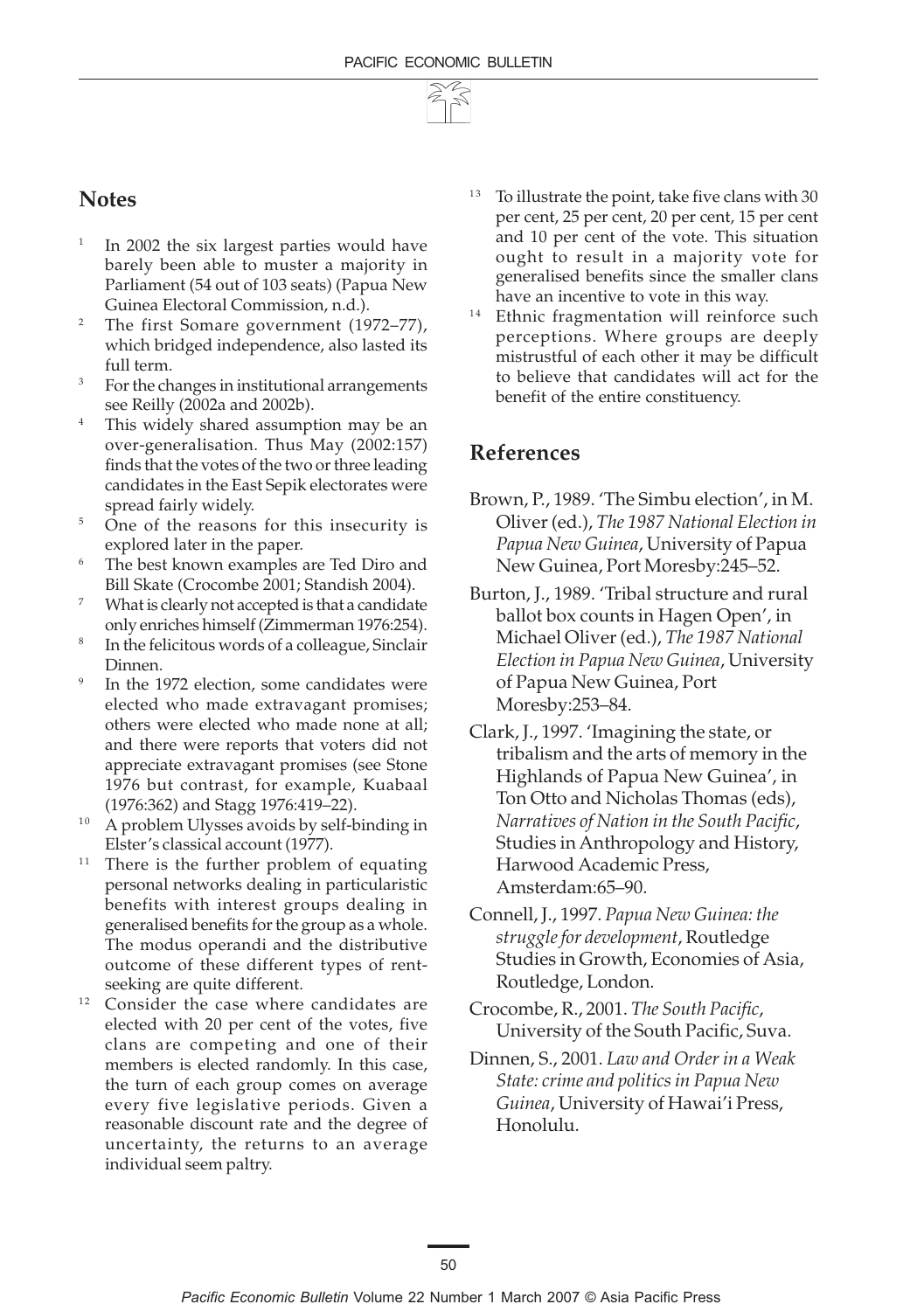

- Dorney, S., 1998. *The Sandline Affair: politics and mercenaries and the Bougainville crises*, ABC Books, Sydney.
	- ——, 2000. *Papua New Guinea: people, politics and history since 1975*, ABC Books, Sydney.
- Elster, J., 1977. 'Ulysses and the Sirens: a theory of imperfect rationality', *Social Science Information*, 16(5):469–526.
- Fraenkel, J., 2004. 'Electoral engineering in Papua New Guinea: lessons from Fiji and elsewhere', *Pacific Economic Bulletin*, 19(1):122–33.
- Gelu, A., 2005. 'The failure of the Organic Law on the Integrity of Political Parties (OLIPPAC)', *Pacific Economic Bulletin,* 20(1):83–97.
- Gibbs, P., 2004. 'Democracy and Enga political culture', in Phillip Gibbs, Nicole Haley and Abby McLeod (eds), *Politicking and voting in the Highlands: the 2002 Papua New Guinea National Election,* SSGM Working Paper No. 1, State, Society and Governance in Melanesia Project. The Australian National University, Canberra:2–15.
- Gordon, R.J. and Meggitt, M.J., 1985. *Law and Order in the New Guinea Highlands: encounters with Enga*, University Press of New England, Hanover.
- Hegarty, D., 1979. 'The political parties', in A. Amarshi, K. Good and R. Mortimer (eds), *Development and Dependency*, Oxford University Press, Melbourne:187–204.
- King, P., 1989. 'Parties and outcomes in the 1982 elections', in P. King (ed.), *Pangu Returns to Power: the 1982 elections in Papua New Guinea*, The Australian National University, Canberra:3–26.
- Kuabaal, L., 1976. 'Sinasina Open Electorate', in D. Stone (ed.), *Prelude to Self-Government: electoral politics in Papua New Guinea 1972*, Research School of Pacific Studies, The Australian National University and University of Papua New Guinea, Canberra and Port Moresby:350–70.
- Kurer, O., 2001. 'Why do voters support corrupt politicians?', in Arvind K. Jain (ed.), *The Political Economy of Corruption*, Routledge, London:63–86.
- ——, 2005. 'Corruption: an alternative approach to its definition and measurement', *Political Studies,* 53(1):222–39.
- ——, 2006. 'The Papua New Guinea malaise: from redistribution to a failing state', *Pacific Economic Bulletin,* 21(1):84–99.
- Larmour, P., 1995. 'State and society', *Pacific Economic Bulletin,* 10(1):42–7.
- May, R.J., 2001. 'From promise to crisis: a political economy of Papua New Guinea', *State and Society in Papua New Guinea*: *the first twenty-five years*, Crawford House Press, Adelaide.
- ——, 2002. 'The East Sepik electorates: the demise of Pangu', in Ron J. May and Ray Anere (eds), *Maintaining Democracy: the 1997 Elections in Papua New Guinea*, The Australian National University, Canberra:149–60.
- Morgan, M., 2005. *Cultures of dominance: institutional and cultural influences on parliamentary politics in Melanesia*, Discussion Paper, Research School of Pacific and Asian Studies, The Australian National University, Canberra.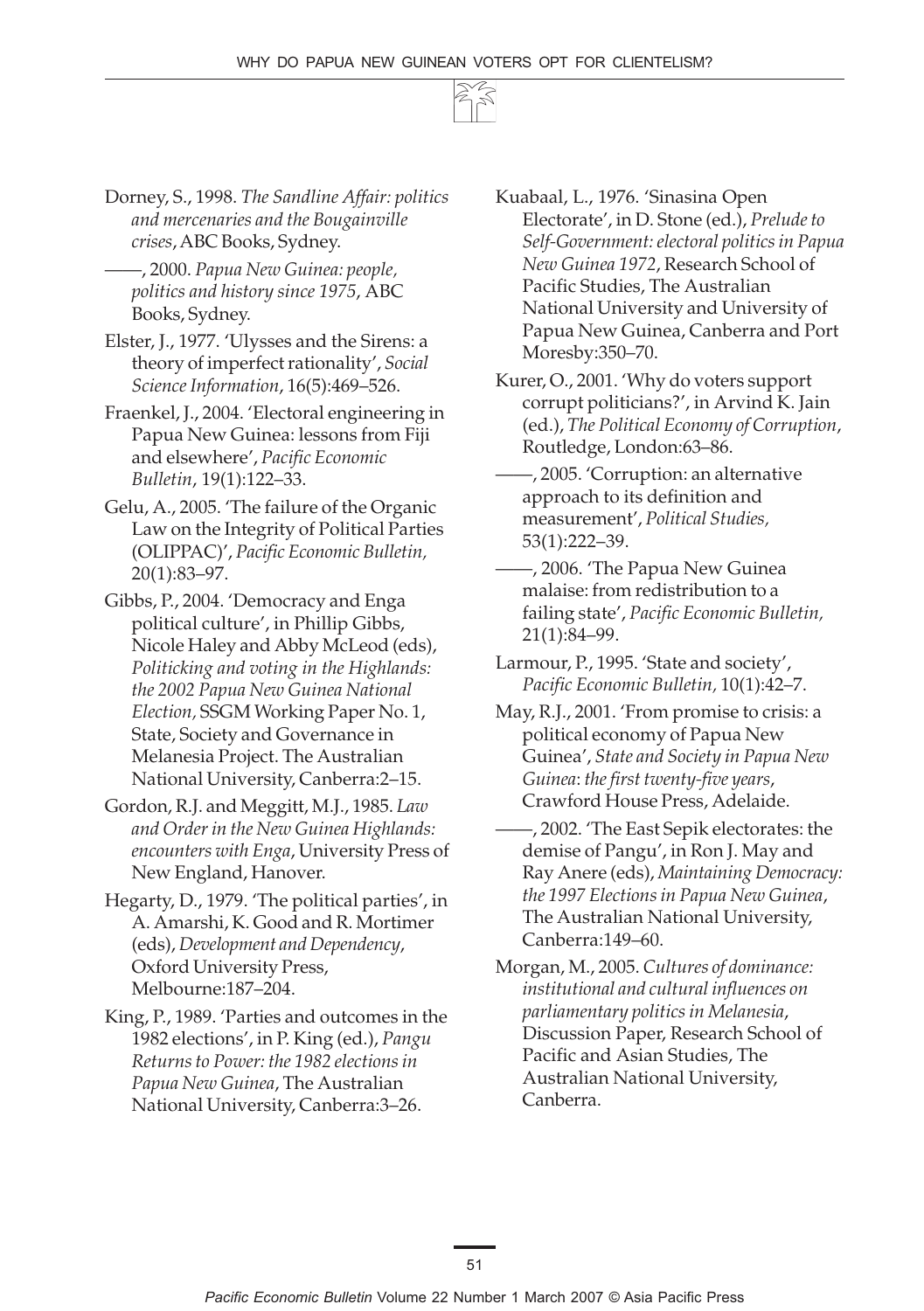

- Papua New Guinea Electoral Commission, n.d. 'National Election 2002: seats held by party endorsed candidates'. Available online at http:// www.pnged.gov.pg/resultsNat2002/ PartyStanding.html (accessed 5/03/ 2006).
- Pitts, M., 2002. *Crime, Corruption and Capacity in Papua New Guinea*, Asia Pacific Press, The Australian National University, Canberra.
- Reilly, B., 2002a. 'Political engineering and party politics in Papua New Guinea', *Party Politics,* 8(6):701–19.
- ——, 2002b. 'Back to the future? The political consequences of electoral reform in Papua New Guinea', *Journal of Pacific History,* 37(2):239–54.
- ——, 2004. 'Ethnicity, democracy and development in Papua New Guinea', *Pacific Economic Bulletin*, 19(1): 46–54.
- —— and Robert Phillpot, 2002. 'Making democracy work in Papua New Guinea', *Asian Survey*, 42(6): 906–28.
- Rose-Ackermann, S., 1999. *Corruption and Government: causes, consequences and reform*, Cambridge University Press, Cambridge.
- Saffu, Y., 1989. 'Survey evidence on electoral behaviour in Papua New Guinea', in M. Oliver (ed.), *The 1987 National Election in Papua New Guinea*, University of Papua New Guinea, Port Moresby:16–36.
- Sillitoe, P., 1983. '"Signs of development?" Nipa-Kutubu Open', in D. Hegarty (ed.) *Electoral Politics in Papua New Guinea. Studies on the 1977 National Elections*, University of Papua New Guinea Press, Port Moresby:196–215.
- Stagg, M., 1976. 'The Kavieng Open Electorate', in D. Stone (ed.), *Prelude to Self-Government. Electoral Politics in Papua New Guinea 1972*, The Australian National University, Canberra:415–26.
- Standish, B., 1999. 'Papua New Guinea 1999: crisis of governance', Research Paper 4, Parliament of Australia, Canberra. Available online at http:// www.aph.gov.au/library/pubs/ rp1999-2000
- ——, 2002a. 'Electoral governance in Papua New Guinea: Chimbu Poll Diary, June 1992', Research School of Pacific and Asian Studies, The Australian National University, Canberra. Available online at http:// rspas.anu.edu.au/melanesia/ pngresourcepage.html
- ——, 2002b. 'Constitutional engineering in Papua New Guinea's problematic democracy', Foundation for Development Co-operation Development Research Symposium: South Pacific Futures, Brisbane, 22–24 July.
- ——, 2002c. 'Papua New Guinea Politics: Attempting to Engineer the Future', *Development Bulletin*, December:28–32.
- ——, 2004. 'Papua New Guinea's democracy', paper presented at the Conference on Political Culture, Representation and Electoral Systems in the Pacific, University of the South Pacific, Suva, July.
- Stone, D. (ed.), 1976. *Prelude to Self-Government: electoral politics in Papua New Guinea 1972*, The Australian National University, Canberra.
- Strathern, A., 1993. 'Violence and political change in Papua New Guinea', *Pacific Studies,* 16(4): 41–60.